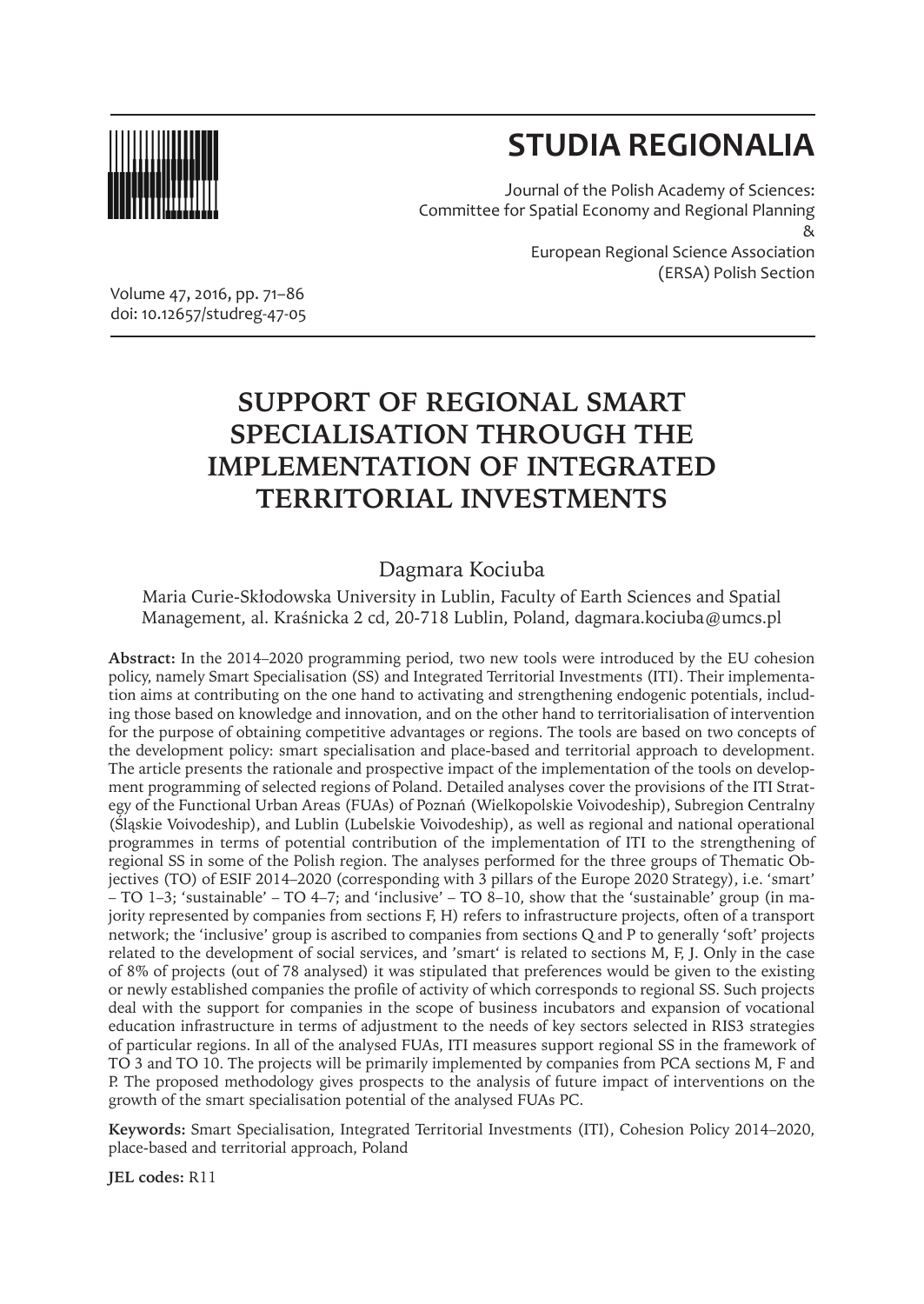## **1. Introduction**

The search by EU Member States of a new way to conduct the development policy in the situation of failure of the "one-size-fits-all" approach (OECD 2001; Pietrzyk 2004) resulted in reaching for territorially sensitive approaches to development (Słodowa-Hełpa 2014; Szlachta & Zaucha 2014; Noworól 2013; McCann & Ortega-Argilés 2013; Storper 1997). This led to the clarification of the place-based concept proposed by Barca in the independent report 'A Place-Based Approach To Meeting European Union Challenges And Expectations' (2009). The key features of the new approach can be summarised as follows (OECD 2009, p. 36):

- the imperative of integrating both sectoral and horizontal policies (e.g. combination of hard investments with the development of social or human capital),
- growing attention to flows, networks, and functional interlinkages,
- shifting the focus from resources to institutions,
- attempting to substitute redistributive measures with those enhancing permanent self-reinforcing growth processes, and finally
- the revival of the multi-level governance concept resulting in increased importance of the local context.

In essence, the place-based approach deals with two fundamental issues. First, the place-based approach assumes that the geographical context really matters. The context is understood in terms of its social, cultural, and institutional characteristics. Second, the place-based approach also focuses on the issue of knowledge and innovation in policy intervention (Barca et al. 2012).

New challenges and directions were reflected in the Europe 2020 Strategy (2010). The new plan assumes that the development of the EU economy should be based on three pillars: 1) development of economy based on knowledge and innovation (smart development); 2) economy efficiently using resources (sustainable development); 3) development supporting social inclusion (employment and social and territorial coherence – inclusive development). It should also be emphasised that the objectives of the Europe 2020 Strategy 'marginalise' the convergence context of the cohesion policy while designating new tasks in regional development (by means of strengthening the competitiveness of regions and competition mechanisms, for instance) and giving them clear territorial focus (i.e. policy towards rural areas and urban policy, to give just one example) (McCann & Ortega-Argilés 2013).

The place-based concept proposed by the Barca report (2009) in this programming period is being implemented into the Cohesion Policy. The new Cohesion Policy must respond to the specific needs of areas related to their endogenous growth potential. The key challenge will be the territorial dimension. This particular approach assumes addressing mechanisms of development to functional areas, its task being, among others, to accomplish spatial, economic, and social cohesion through making use of internal resources of development (Szafranek 2015; Szlachta & Zaucha 2014; Markowski 2013). It focuses, then, on increasing the competitive potential of functional areas in national and European context (Noworól 2014; Markowski 2011; Szlachta 2011; Barca 2009). The governing of new requirements for thematic concentration under the Partnership Agreement in 2014–2020 had a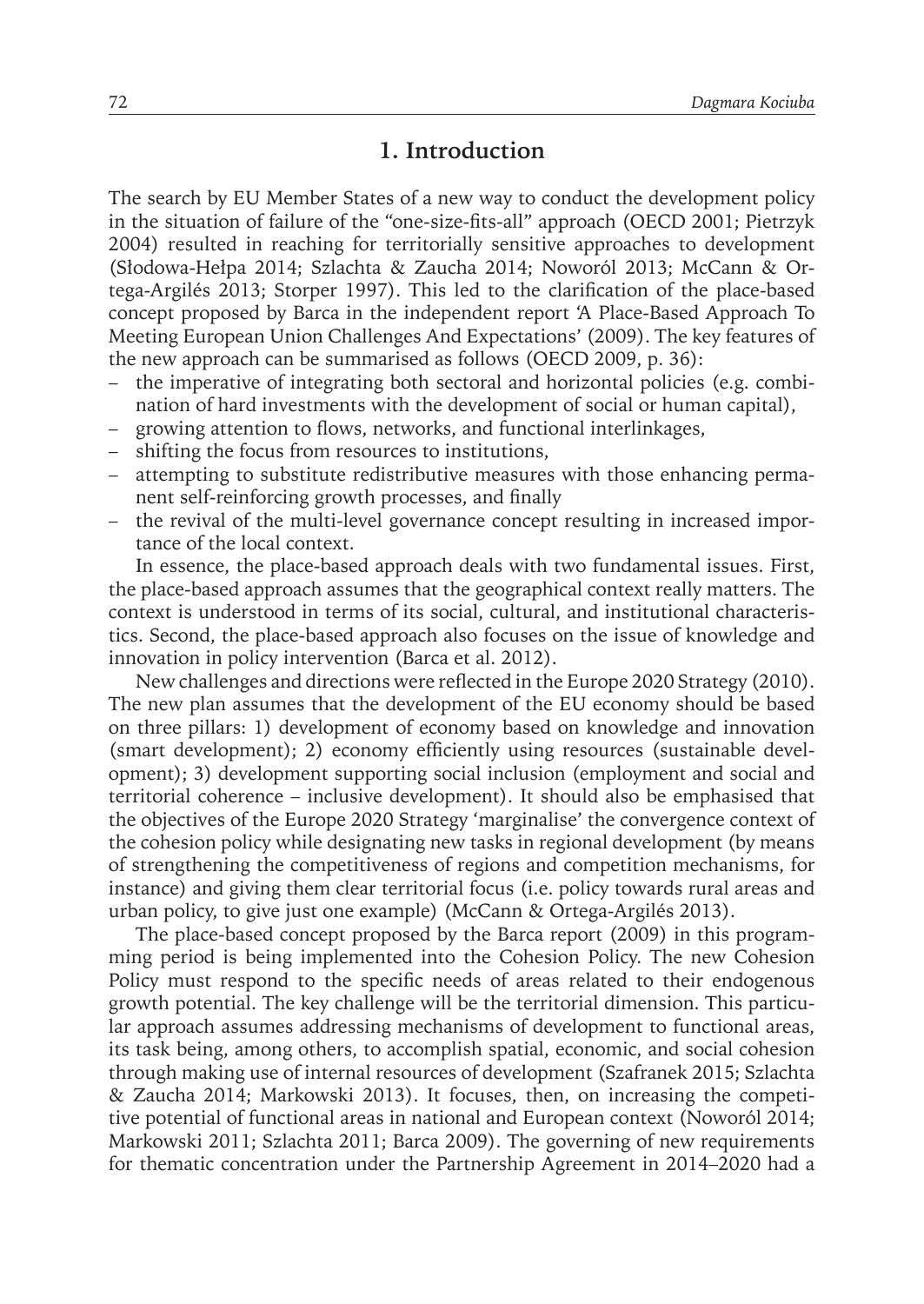huge impact on programming in most of the Member States. This is largely a result of the application of the territorial approach that is based on the thesis – interventions tailored to specific types of territories are more effective than traditional interventions. The approach assumes a diversion from the perception of a territory in the context of administrative boundaries, and in the case of intervention integration, it considers endogenous potential, challenges, and barriers to development (Noworól 2014; McCann & Ortega-Argilés 2013; Markowski 2011). In the scope of financing of investments the following is of the most importance: focusing on results and maximising the impact of EU funding through thematic concentration, which promotes a strategic and integrated approach in general, and delivering a more targeted Structural Funds support in practice. Two of the new instruments of the EU for improving territorial dimension deserve particular attention, namely: Smart Specialisation (SS) providing direction for interventions of the Cohesion Policy in the scope of implementation of the innovation policy, and Integrated Territorial Investments (ITI) targeting cities and their functional areas (CEC 2012). The legal basis for the introduction of the SS and ITI at EU level is determined by three Regulations of the European Parliament and the EU Council of 17 December 2013 e.i.: No. 1303/2013, No. 1301/2013 and No. 1304/2013. Both of the instruments aim on the one hand at activating and strengthening endogenic potentials, including those based on knowledge and innovation, and on the other hand at contributing to the territorialisation of interventions for the purpose of obtaining competitive advantages of regions.

The objective of this paper is to identify the conditions and assess the possibility of relatedness of two new tools of cohesion policy, i.e. ITI and regional SS. The analysis and assessment were performed for the determination of the potential impact of investments and measures implemented in the scope of ITI on the strengthening of regional smart specialisation in the context of programming of development of selected functional urban areas in the period 2014–2020.

The article presents the analysis of the rationale, objectives, financing and existing implementation of both tools set in the intervention by the Cohesion Policy practices. Then, the methodological assumptions are presented along with results of detailed analyses concerning the operationalisation of ITI in the Functional Urban Areas of Poznań, Subregion Centralny and Lublin, and possible effects of the implementation of projects/measures stipulated in ITI Strategies on the support of regional specialisation in such regions (Lubelskie, Wielkopolska, Sląskie)<sup>1</sup>. It allows to offer some conclusions of complementary character to the current implementation process of SS and ITI tools that can be possibly valuable to the future programming period of the Cohesion Policy.

<sup>1</sup> Due to the initial stage of programming and implementation of ITI and SS tools, specifying measureable effects of the impact of the investments, measures, and projects implemented in the scope of ITI on strengthening of regional SS is not possible. Therefore, they were adopted as potential effects, and concern the sphere of programming of the development of selected regions.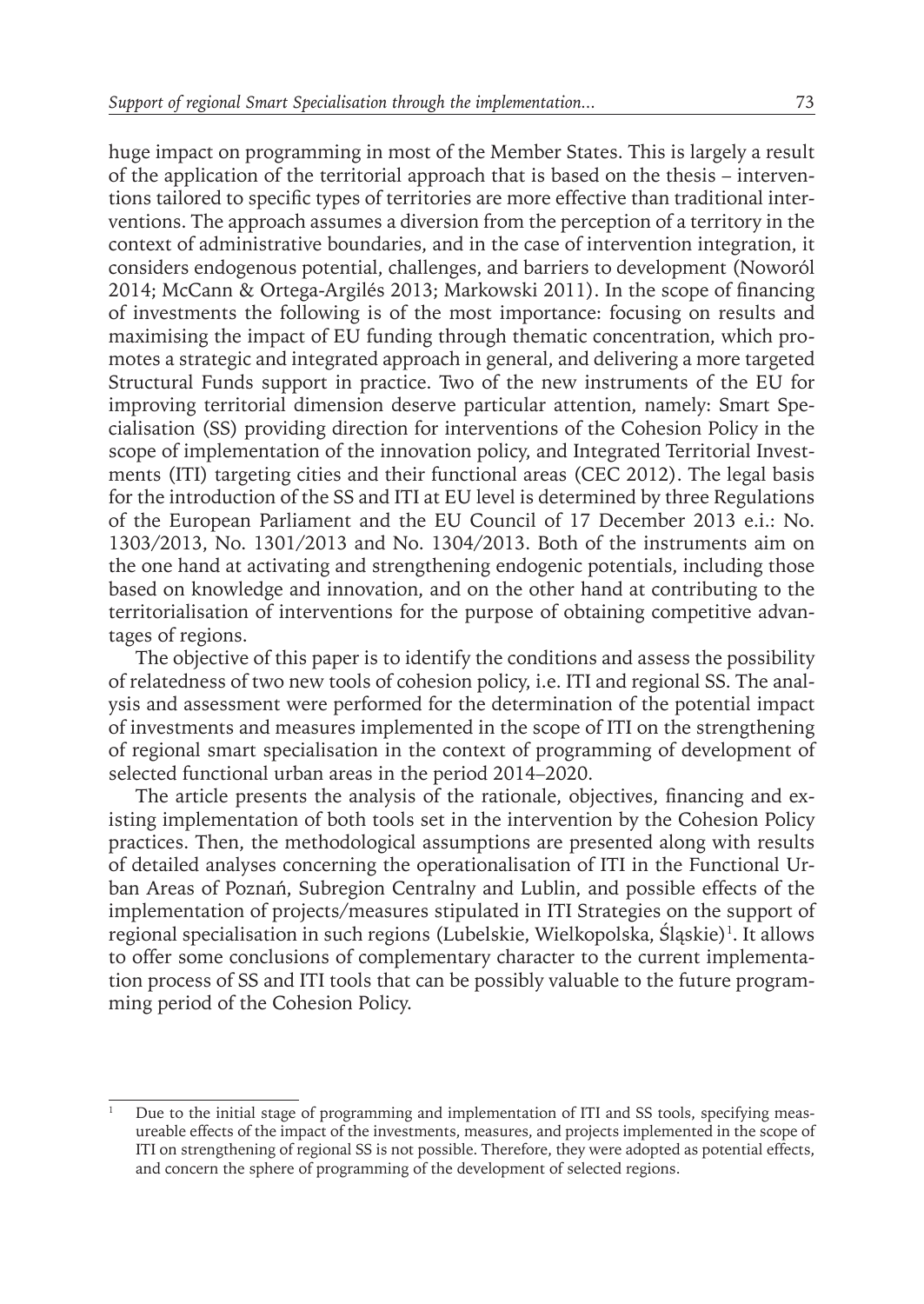## **2. Smart Specialisation and Integrated Territorial Investments in the Cohesion Policy 2014–2020 – rationale and comparison**

Smart Specialisation and Integrated Territorial Investments are the most important tools of implementation of the EU Cohesion Policy in the current programming period

#### **2.1. Smart specialisation**

The development of smart specialisation is aimed to be a specific antidote to the declining competitiveness of the European economy (Nowakowska 2016). The concept of 'Smart Specialisation' (SS) has been a leading idea of the Knowledge for Growth expert group (K4G). The concept assumes that *'Smart specialisation is expected to create more diversity among regions than a regime in which each region tries to create more or less the same in an imitative manner. It is both an idea and a tool to help regions or countries to answer this critical question about their respective (and unique) positions in the knowledge economy'* (Foray et al. 2009). The integration of two perspectives of development of innovative capacities of regions, i.e. sectoral and regional (Foray & Van Ark 2007) constitutes the core of the concept of smart specialisations. In the scope of the sectoral perspective, attention is paid to the determination of the domain of specialisation with the identification of technological advantages of the region. The regional perspective focuses on the endogenicity and specificity of the specialisations, and the concentration and complementary character of regional potentials needed for the development of smart specialisation (so-called territorial advantage) (Nowakowska 2016). The implementation of this concept highlights the selected specialisations (domains) in the scope of which entrepreneurs would search out the innovation opportunities within their domain (Foray et al. 2009). The measures involve: 1) promotion of the use of the knowledge base of regions through adjusting interventions to the innovation potential; 2) concentration of financing in a limited number of areas (smart specialisation) for each region in which innovations can effectively develop, and 3) defining the "region" boundaries in such categories (McCann & Ortega-Argiles 2011). In practice, this means conducting regional development policy that makes use of selectively supported (not only financially, but also in terms of organisation and institutional support) scientific research and development and by selecting in each region a limited number of sectors in which innovation can most readily occur and a knowledge base be built up (Barca 2009). Therefore, regional smart specialisation is both the idea of development of innovative capacities of regions, and a tool permitting the development of a unique competitive position on the international scene (Nowakowska 2015).

The introduction of the concept of SS in 2014–2020 programming period was related to the necessity of obtaining thematic concentration in the implementation of the innovation policy and refocusing of cohesion policy in accordance with the 'smart growth' component of Europa 2020 Strategy (McCann & Ortega-Argiles 2015; Słodowa-Hełpa 2013). The selection of specialisations has become the key is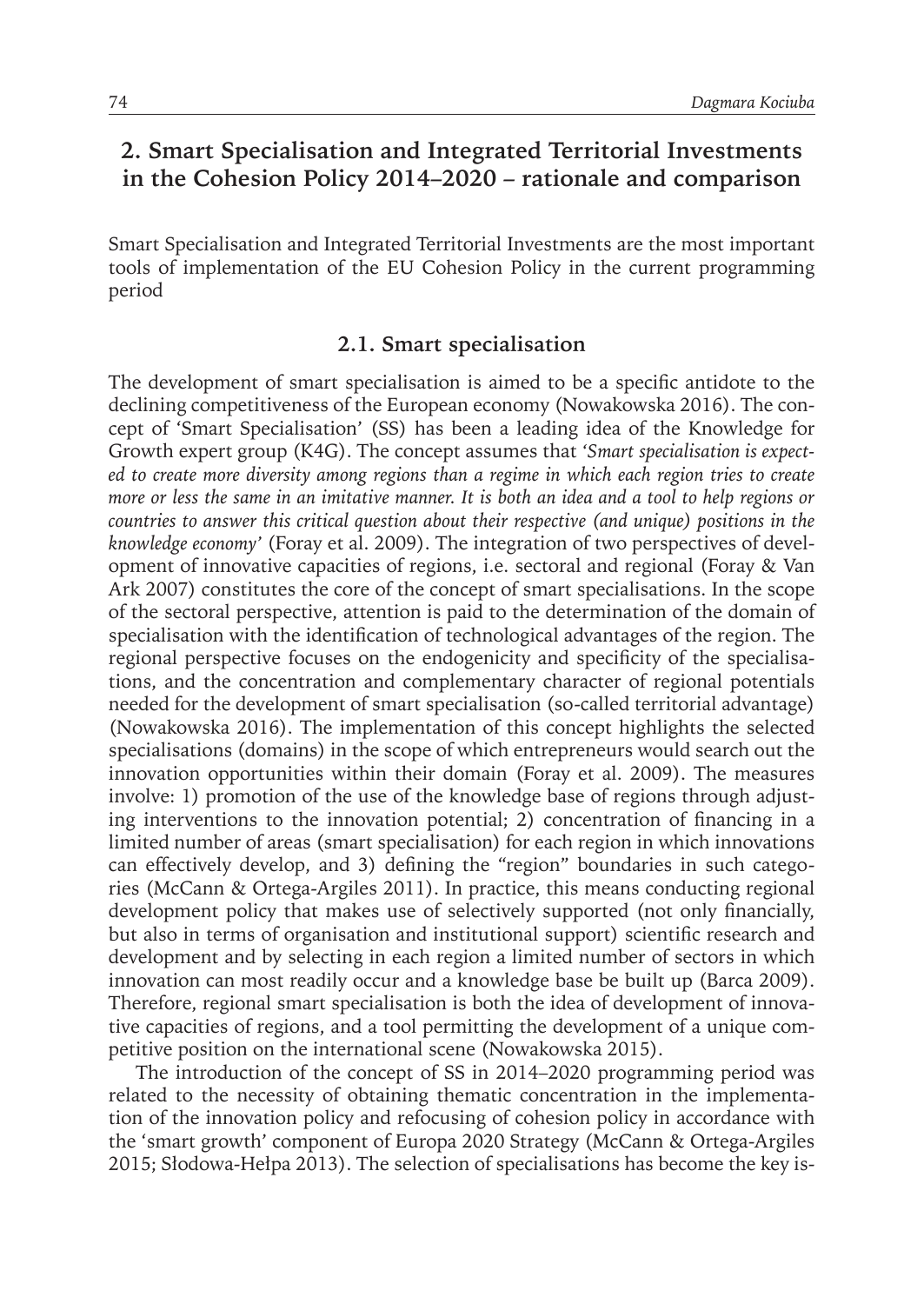sue for the EU Member States and regions (Foray 2015). Within the new Cohesion Policy, SS has been proposed as an 'ex-ante conditionality'. This means that every Member State and region has to identify knowledge specialisations based on their assets and capabilities, and prepare a well-developed strategy (RIS3) (Regulation EU No 1303/2013) tailored upon regional specificities*,* in place, before it can receive EU financial support through the Structural Funds for its specifically planned innovation measures (*Guide to Research ..*. 2012). This conditionality applies specifically for two of the 11 thematic objectives of the European Regional Development Fund (ERDF): TO1 Strengthening research, technological development and innovation (R&I target) and TO2. enhancing access to and use of quality of ICT (ICT target) (Regulation EU No 1303/2013).

#### **2.2. Integrated Territorial Investment**

ITI is a tool that continues to master the Community measures conducted in the 1970's and 1980's in the scope of the integrated approach<sup>2</sup>. In the perspective 2014– 2020, ITI is treated as a tool for integration of measures for sustainable development of cities and their functional areas.

ITI aim at supporting the implementation of thematic concentration in selected geographic regions, i.e. concentration of the intervention of the regional policy on strategic areas/potentials determining the competitiveness of regions/territories in a long term. This occurs through limiting interventions to specified categories of cross-sectoral measures/projects in the scope of selected strategic areas. ITI have beneficial financing rules – one project can receive support in the scope of several funds (ERDF, ESF and Cohesion Fund), priority axes, and programmes (CEC 2012; Regulation EU No 1303/2013). The projects can be selected based on the ITI Strategy prepared for a particular territory or functional area. The majority of entities implementing ITI, institutionalised in the scope of ITI Unions, should have the minimum scope of delegation of tasks. This permits "/…/ *entrusting the implementation of elements of various priority axes to one authority (local authorities) for the purpose of guaranteeing that investments will be managed in a complementary fashion".* (CEC 2012, p. 9). Consequently, the implementation of ITI requires the agility and cooperation of institutions responsible for the management and implementation of particular programmes (Ratusznik 2013). The ex-ante condition for obtaining financing is the establishment of an ITI Union, and development of the ITI Strategy (Regulation EU No 1303/2013). In the development of strategies, it is important to accurately identify the development needs based on internal development potentials, resources, and knowledge. Eventually, this should allow for the implementation of measures responding to specified challenges, and simultaneously precisely adjusted to local

<sup>2</sup> In the financial aspect, the measures initiated Integrated Development Operations (1970's/80's) and intensified a specific action of the Communities under the name of Integrated Mediterranean Programmes (1985). The measures involved activating the endogenic potential of regions for the purpose of obtaining the effect of intervention synergy. In order to obtain such an effect, the rules of multi-level governance were implemented (Pietrzyk 2004).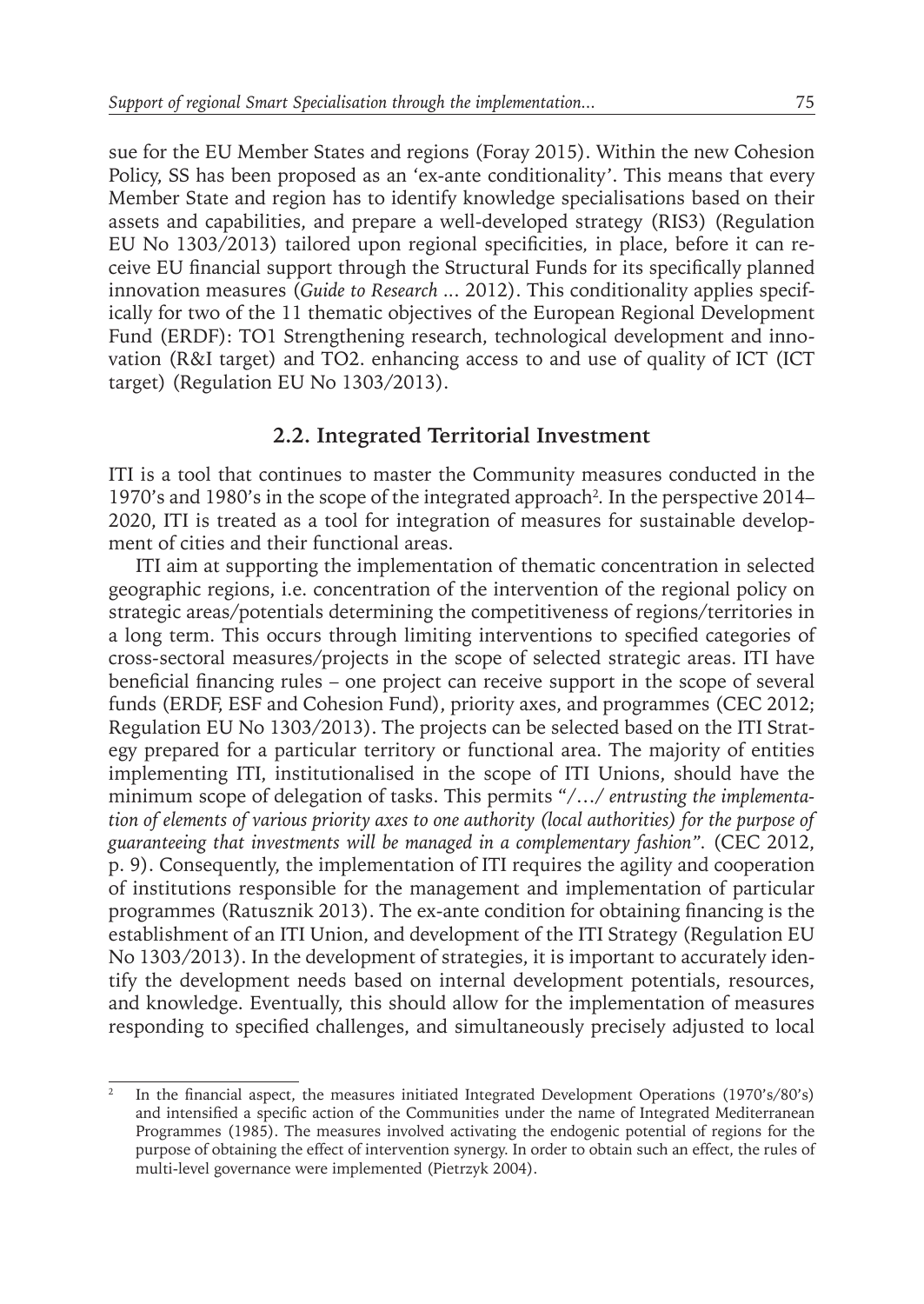conditions (Szafranek 2015). ITI can be financed in the scope of TO  $1-10<sup>3</sup>$  for the ESIF in the 2014–2020 programming period.

It should be emphasised that ITI corresponds with the implementation of objectives of the Europe 2020 Strategy in all three pillars:

- smart economic growth (e.g., strengthening of functional dependences, benefits of agglomerations, increase in the significance of social capital and innovation);
- sustainable economic growth (taking advantage of resources of the space for renewable energy resources, shaping consolidated sustainable cities, development of pro-ecological transport, ecological corridors);
- economic growth favouring social inclusion (activation of population and facilitation of availability of work and services) (Zintegrowane... 2013, p. 10.).

The above-mentioned dimensions mark out possibilities of financing tasks directed to be implemented within determined areas. Therefore, the formulated targets of the development of particular areas formulated in ITI Strategies should concern the indicated dimensions (Szafranek 2015).

The territorial focus of the cross-regional policy, i.e. addressing intervention packages to specified types of territories, and diversification of measures depending on features (including specialisations) of particular areas has become one of the tasks of the regional policy. The selection of areas to concentrate interventions has become one of the challenges of the UE Member States.

### **3.3. Implementation of ITI and SS in the scope of CP 2014–2020 in Poland**

The implementation of the place-based and territorial approach in Cohesion Policy in Poland for 2014–2020 resulted in the introduction of new requirements in the scope of thematic concentration and territorialisation of interventions resulting from the Partnership Agreement (Umowa Partnerstwa 2014). Poland decided to implement SS and ITI. On the one hand, this translated into a considerable increase in financing in the scope of TO 1–4 supporting research, technological development and innovation, ICT, competitiveness of small and medium-sized enterprises, and transition to low-emission economy in the framework of EFRR/Cohesion Fund. On the other hand, a shift occurred from the sectoral approach to focusing interventions on functional areas. Their designation resulted from the need of territorial integration as well as territorialisation of interventions. This is believed to eliminate the negative effects of the administrative boundaries and improved efficiency of measures.

Table 1 presents the basic characteristics of the implementation of SS and ITI in Cohesion Policy in Poland for the 2014–2020 programming period.

<sup>3</sup> TO1 – Research and innovation; TO2 – Information and communication technologies; TO3 – SMEs competitiveness; TO4 – Low-carbon economy; TO5 – Climate change and risk prevention; TO6 – Environment and resource efficiency; TO7 – Transport and energy networks; TO8 – Employment and labour market; TO9 – Social inclusion; TO10 – Education and training.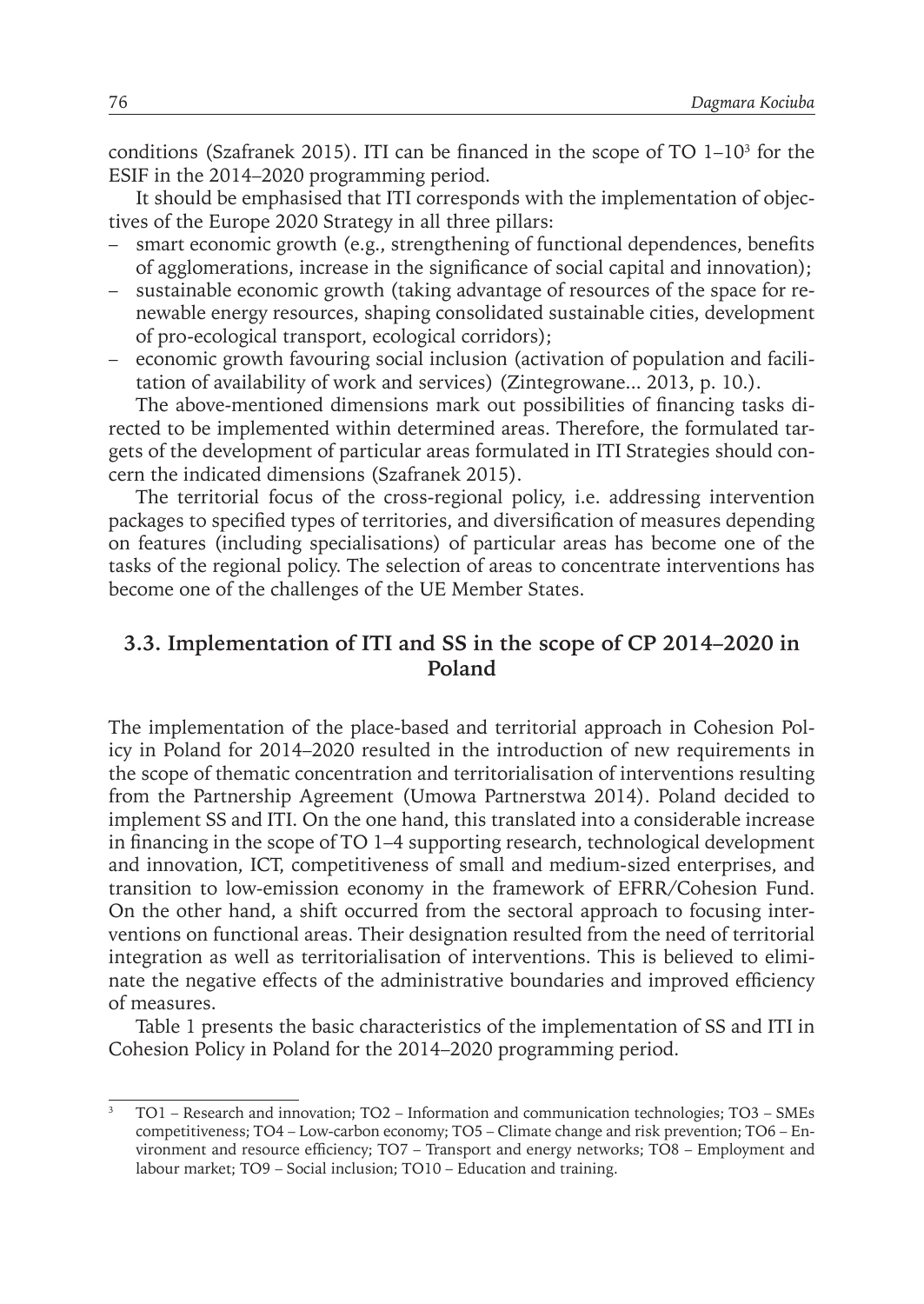| Characteristic          | SS                                                                                                                                                                                                                                                                                                                                                                                                                                                                                                                                      | ITI                                                                                                                                                                                                                                                                                                                                                                                                                                                                                                                                                                      |  |  |  |  |  |  |  |
|-------------------------|-----------------------------------------------------------------------------------------------------------------------------------------------------------------------------------------------------------------------------------------------------------------------------------------------------------------------------------------------------------------------------------------------------------------------------------------------------------------------------------------------------------------------------------------|--------------------------------------------------------------------------------------------------------------------------------------------------------------------------------------------------------------------------------------------------------------------------------------------------------------------------------------------------------------------------------------------------------------------------------------------------------------------------------------------------------------------------------------------------------------------------|--|--|--|--|--|--|--|
| Objective               | To identify and support the R&D poten-<br>tial and entrenched or possible to run<br>business in the region/country and using<br>this innovation potential for obtaining<br>competitive advantage in the knowl-<br>edge-based economy                                                                                                                                                                                                                                                                                                    | To strengthen the mechanisms for<br>territorial coordination of interventions<br>responding to the Functional Urban Are-<br>as' (FUA) needs and problems, as well as<br>promoting administrative units' coopera-<br>tion in the management of EU funds and<br>territorial development of FUAs                                                                                                                                                                                                                                                                            |  |  |  |  |  |  |  |
| Measures                | - promoting the use of the knowledge<br>base of regions through the adjustment<br>of interventions to the innovation<br>potential<br>- financing concentration on a limited<br>number of industries and sectors<br>(smart specialisation) in which innova-<br>tion can effectively develop, emerg-<br>ing in the entrepreneurial discovery<br>process<br>- implementation of the national/region-<br>al innovation strategies for the purpose<br>of building the R&D&I potential and<br>competitive advantage of the country/<br>region | - promoting the partnership model of<br>cooperation between the different<br>administrative units in functional urban<br>areas in the management of EU funds<br>- implementation of cross-sectoral<br>territorial strategies through linking<br>thematic objectives specified in the<br>Partnership Agreement (UP 2014)<br>and Regional Operational Programmes<br>(ROP) to the territorial approach.<br>implementation of joint cross-sectoral,<br>integrated projects responding compre-<br>hensively to the needs and problems of<br>cities and their functional areas |  |  |  |  |  |  |  |
| Financing<br>measures   | - ESIF TO 1, 2 (3);                                                                                                                                                                                                                                                                                                                                                                                                                                                                                                                     | $-$ ESIF TO 1-10;<br>- combining funding of one project<br>(implemented in the form of bundles of<br>projects) from different funds (ERDF,<br>ESF, CF) from several priority axes and<br>operational programs                                                                                                                                                                                                                                                                                                                                                            |  |  |  |  |  |  |  |
| Implementa-<br>tion     | - under 16 ROPs<br>- under selected National Operational<br>Programmes (OP Smart Growth)                                                                                                                                                                                                                                                                                                                                                                                                                                                | - under 16 ROP<br>- under selected NOP (OP Environment<br>and Infrastructure and OP East Poland)                                                                                                                                                                                                                                                                                                                                                                                                                                                                         |  |  |  |  |  |  |  |
| Ex ante con-<br>ditions | - preparation and adopting of the Na-<br>tional Innovative Strategy (NIS3)<br>- preparation and adopting of the Re-<br>gional Innovative Strategy (RIS3)                                                                                                                                                                                                                                                                                                                                                                                | - appointing the ITI Union (by estab-<br>lishing an institutionalised form of<br>partnership)<br>- developing ITI Strategy identifying<br>problems, determining the directions<br>of intervention and including list of<br>projects<br>- concluding an agreement for the imple-<br>mentation of ITI between the ITI Union<br>and the Managing Authority (MA) ROP                                                                                                                                                                                                         |  |  |  |  |  |  |  |
| mentation               | Area of imple- - 16 voivodeships (under RIS3)<br>- county area (under NIS3)                                                                                                                                                                                                                                                                                                                                                                                                                                                             | - obligatory in 17 FUA of Provincial<br>Centres (FUA PC)<br>- optionally in selected FUA Regional<br>Centres (FUA RC) and FUA Sub-re-<br>gional Centres (FUA SC)                                                                                                                                                                                                                                                                                                                                                                                                         |  |  |  |  |  |  |  |

Table 1. Characteristics of new tools of the Cohesion Policy 2014–2020: ITI and SS.

Source: Own elaboration based on *Guide to Research…* (2012), *Zasady realizacji…* (2013), Umowa Partnerstwa (2014).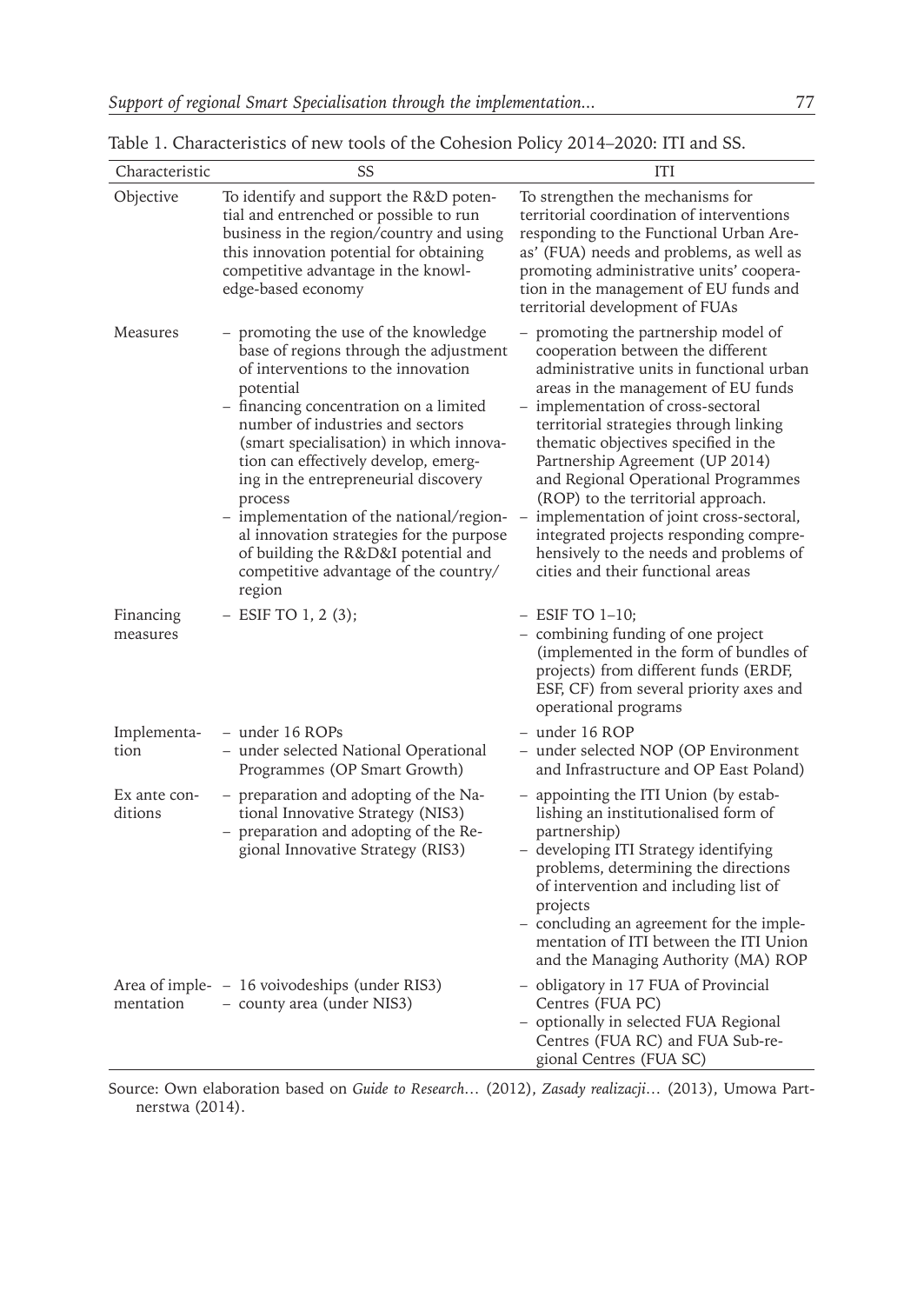## **4. Support of regional smart specialisation through the Integrated Territorial Investment tool**

According to Table 1, the implementation of ITI and SS in Poland is of strategic character (RIS3/NIS3 and ITI Strategy determine the direction of measures), and intervention is thematically (support of specified SS or bundles of ITI projects) and territorially concentrated (country/region/FUA). The objective of the implementation of the tools is the increase of the innovation potential (SS) or mechanisms for territorial coordination of interventions (ITI) by strengthening selected industries and sectors (SS) or supporting FUAs through the implementation of integrated projects (ITI). In this context, we can consider the potential effect of ITI investments on the support of SS in selected regions in Poland.

## **4.1. Methodological assumptions**

The following methodological assumptions were adopted in the paper:

- 1. ITI will be implemented through integrated bundles (infrastructural and "soft") of projects, described in the ITI Strategy.
- 2. Tracing the ITI Strategy as well as the corresponding operational documents of the provincial level such as Regional Operational Programmes (ROP), and national level such as The Operational Programme Infrastructure and Environment (OPIE) 2014–2020 and the Operational Programme Eastern Poland (OPEP) 2014–2020 will enable the 'emergence' of the PCA (Polish Classification of Activities) section of companies implementing projects.
- 3. Implementation of projects by companies operating in the individual PCA sections will contribute to strengthening the capacity and the urban spatial and sectoral concentration of economic entities (regional smart specialisation) of selected industries in Functional Urban Areas of Provincial Centres (FUA PC).

#### **4.2. Key studies**

Detailed analyses covered three selected Polish FUA PC differing in economic structure as well as demographic and territorial potential. The characteristics were determined based on the provisions of the ITI Strategy of particular FUA, including:

Poznań Functional Urban Area (Poznań FUA) – located in the centre of the Wielkopolska Voivodeship. The ITI Strategy of Poznań FUA (*Strategy of Integrated...* 2015) considers specialisations of the region both in the diagnostic and implementation phase. It particularly focuses on smart regional specialisations designated in the '*Regional Innovation Strategy for Wielkopolska for 2015–2020 (RIS3)*' (2015). These include: bio-resources, futuristic interior design (furniture and design), futuristic industry (new technologies and materials), ICT-based development, specialised logistic processes, and modern medical technologies. Particular attention was paid to innovative sectors of IT, because their development is associated with obtaining competitive advantages of the Poznań FUA in the future, as well as to the adjust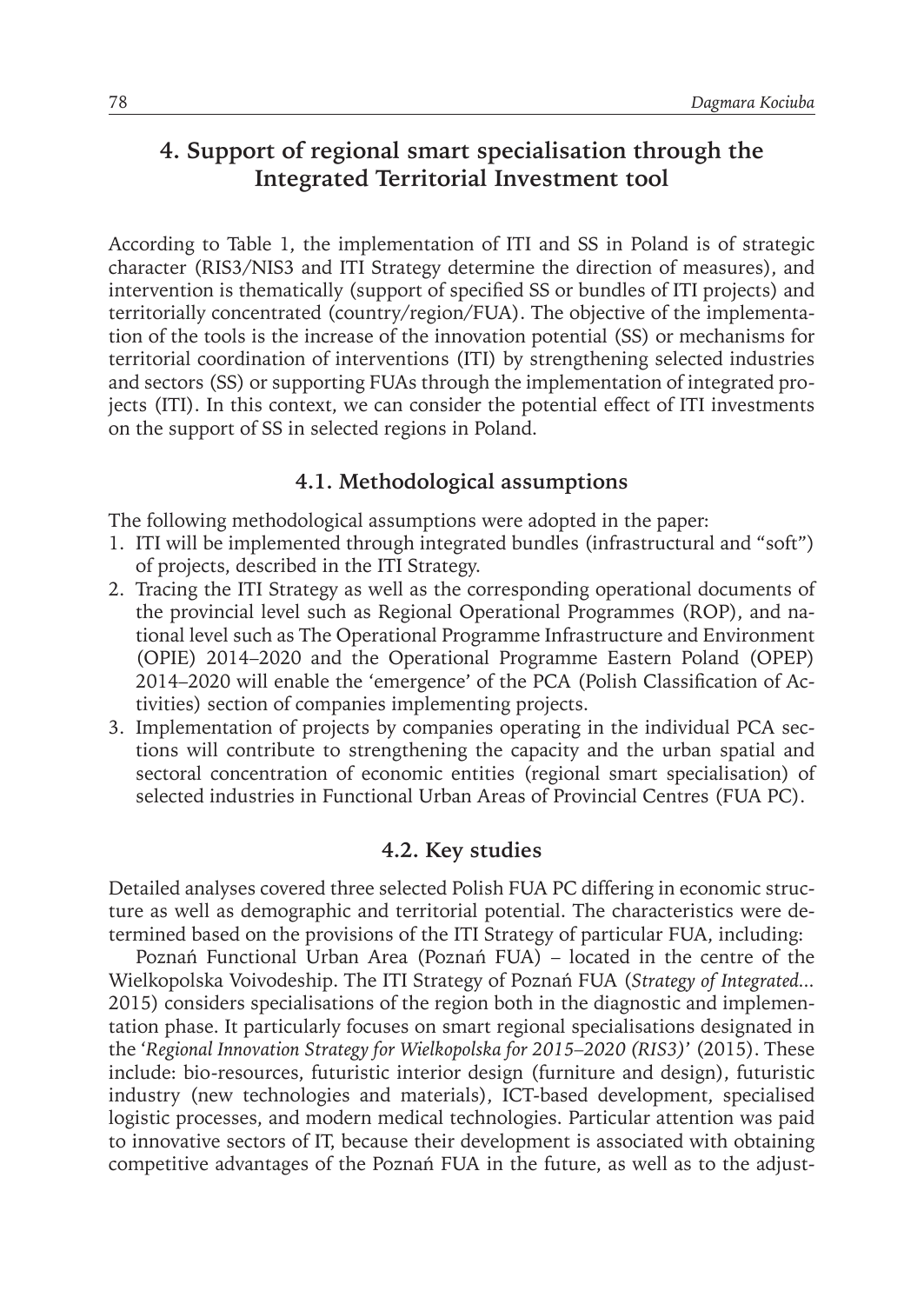ment of education to the requirements of the labour market (particularly industries specified in the Wielkopolska RIS3).

Subregion Centralny (CS) is located in the central part of the Śląskie Voivodeship. The ITI Strategy of Central Sub-region (*Strategy of Integrated... 2*015) includes a reference to SS specified in the *Regional Innovation Strategy of Śląskie Voivodeship for 2013–2020* (2012): energy, ICT and medical and health. The Sub-region is a centre of the mining (hard coal), metal, and energy industry at not only provincial, but also national scale. Numerous investments have appeared in recent years in the sector of modern technologies and electronics, as well as in the car industry.

Lublin Functional Urban Area (Lublin FUA) is located in the centre of the Lubelskie Voivodeship. In the context of the key smart specialisation designated in the *Regional Innovation Strategy of the Lublin Voivodeship by 2020* (2014), namely bio-economy, the economy of the Lublin FUA area is of agricultural-industrial character. Other smart specialisations – low-emission energy engineering, medical and health, and IT and automatics are based on the academic potential of Lublin and concentration of research and development institutions of Lublin FUA (*Strategy of Integrated...* 2016).

## **4.3. Stages of work**

## **4.3.1. Stage I. Analysis of the ITI Strategies of selected FUAs**

The analysis of selected ITI of FUAs PC (Poznań, Subregion Centralny, and Lublin) permitted the designation of the prospective place of SS in building the endogenic potential of the region as a result of the future implementation of the ITI tool. The analysis concerned the descriptions of selected bundles of projects, with particular attention to data on: activities undertaken, and results and product indicators. This allowed pre-selecting PCA sections of companies that will be involved in project implementation.

#### **4.3.2. Stage II. Analysis of operational documents at the regional and national level.**

ITIs are implemented through Regional Operational Programmes (RPO) at the regional level, and through complementary projects under OPIE 2014–2020, and in the case of Lublin FUA also OPEP 2014–2020. Due to the general nature of the operational programmes to the European Commission, each Managing Authority (MA) (in Poland it is the Regional Board) prepares an additional document providing details on its records under the name of *'Detailed Description of Priority Axes of the Operational Programme'*<sup>4</sup> . It contains information relating to the general rules

<sup>4</sup> The following documents were used in particular: Regional Operational Programme of Lubelskie Voivodeship for 2014–2020 (2015), Marshal Office of Lubelskie Voivodeship, Lublin; Regional Operational Programme of Śląskie Voivodeship for 2014–2020 (Detailed Description of Priority Axes) (2016), Marshal Office of Śląskie Voivodeship, Katowice; Wielkopolska Regional Operational Programme for 2014–2020 (Detailed Description of Priority Axes of the Operational Programme) (2016), Marshal Office of Wielkopolskie Voivodeship, Poznań.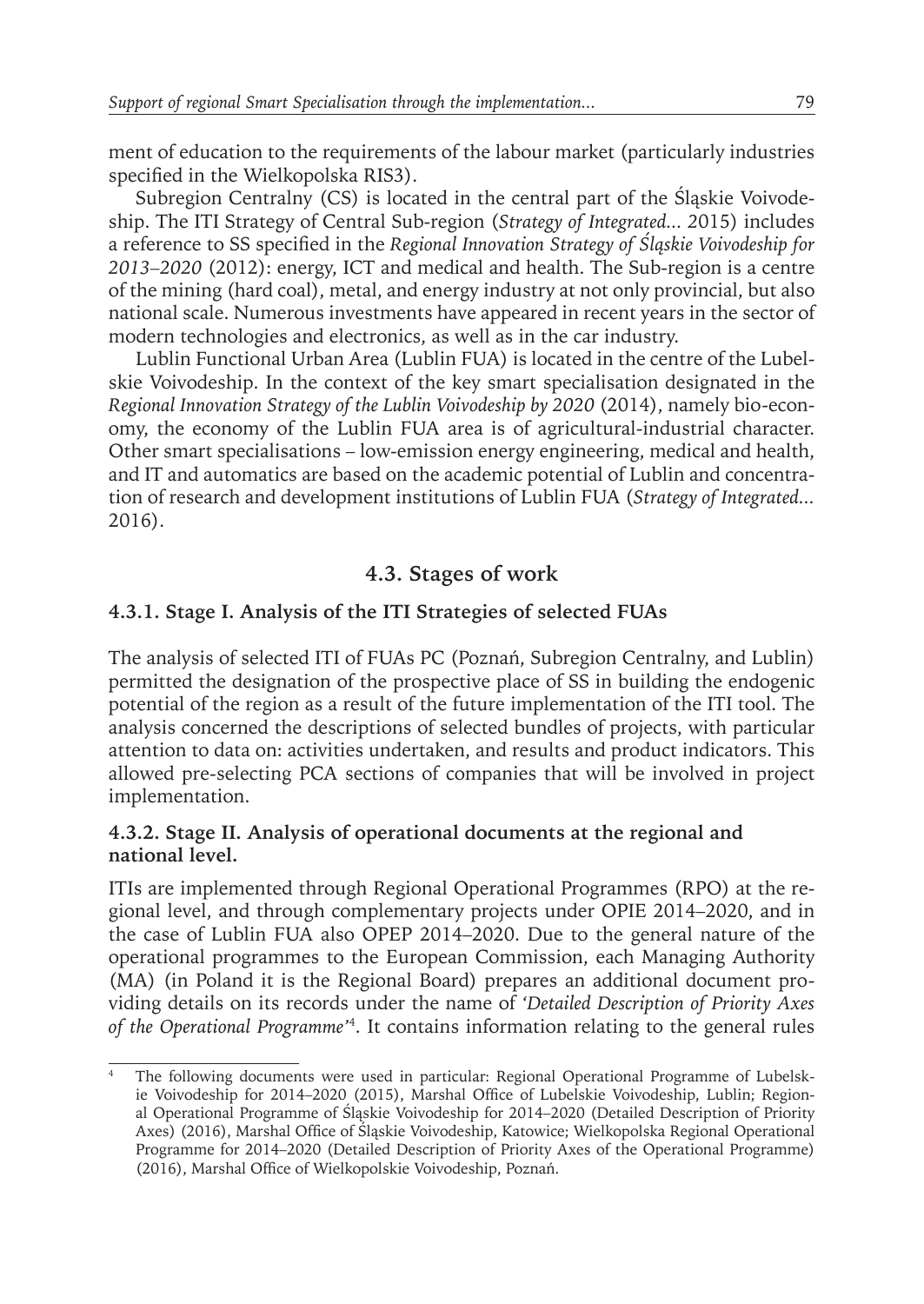and principles of the program within the priority axes, and a detailed description of individual priority axes and measures/sub-measures. The analysis focuses on the provisions relating to the following points: 2. Detailed purpose/s of action/sub-action; 3. List of direct results' indicators; 4. List of product indicators; 5. Types of projects; 6. Type of beneficiary; 7. Target Group/Final customer support; 15. Limits and constraints in the implementation of projects; 29. Description of operation and additional explanations.

A similar procedure was applied for programmes at the national level (for the purposes of this analysis, the *Detailed Description of 'Priority Axes of the Operational Programme Infrastructure and Environment 2014–2020'* (2016) and *'Priority Axes of the Operational Programme East Poland 2014–2020'* (2016). The documents provide a detailed analysis of records concerning the following points: 1. Description of the sub-operation (including the purpose/s and the scope of intervention); 2. List of direct result indicators; 3. List of product indicators; 4. Types of projects; 5. Directional rules for the selection of projects; 6. Type of beneficiary.

#### **4.3.3. Stage III. Emergence of PCA companies involved in the projects.**

Detailed analyses performed at stage I and II permitted selecting PCA companies constituting beneficiaries of particular measures/sub-measures implemented under the ITI instrument in ROP and NOP together with an indication of the area of intervention (place of execution) for each of the analysed FUA PC. Provisions concerning a total of 87 projects/measures/project bundles (26 for Poznań FUA, 31 for CS FUA, and 21 for Lublin FUA (Kociuba, forthcoming).

The analysis permitted the identification of the PCA sections of entities implementing ITI projects. The following PCA sections were designated: E. Water supply: sewerage, waste management and remediation activities; F. Building Industry; H. Transport and warehouse management; J. Information and communication; M. Professional, scientific and technical activities; N. Activity in the services of administration and supporting service activities; P. Education; Q. Health care and social assistance (Kociuba 2017).

In order to clarify the scope of intervention, each project was assigned to a priority axis of ROP. Because every ROP has a different layout and name of the priority axis and implemented measures/sub-measures, reference is made to the thematic objectives set out by the EU. As emphasized earlier, it has been accepted that measures of the territorial character implemented within the ITI should follow three basic dimensions related to Europe 2020 Strategy. In a broader context of financing of projects, TO were ascribed to the pillars of the Europe 2020 Strategy, i.e. 'smart' (TO1–2(3); 'sustainable' (TO 4–7); 'inclusive' (TO 8–10).

The data are summarised in three tables (for each FUA separately). The tables present the list of projects included in ITI Strategy which will be implemented within individual priority axes of the ROP, and complementary projects within the allocation granted to OPIE 2014–2020 and OPEP 2014–2020 together with the corresponding TO, with an indication of the place of execution and sections of PCA companies involved in their implementation mode (competition and non-competition procedure) (Kociuba, forthcoming).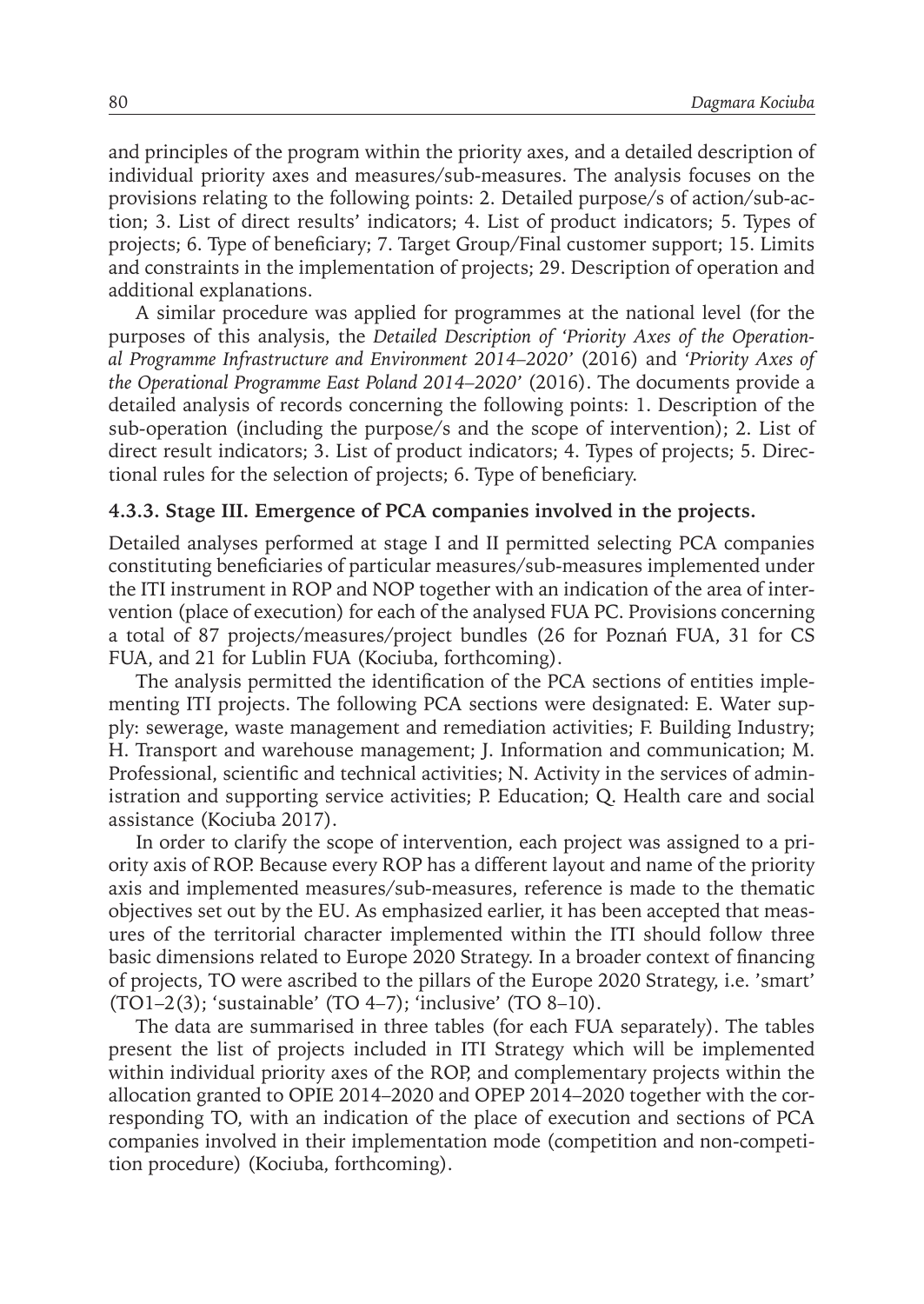It should be emphasised that despite the differences between the three regions analysed, there is a large convergence of priorities and types of actions. The largest group included projects from the 'sustainable' group (TO 4–7). Infrastructural projects were dominant which aimed at supporting energy efficiency combined with low-carbon economy, public transport (investments in collective transport, development of metropolitan railways and public transport system, modernisation of railways and roads), development/construction of a system of cycling paths, emission reduction (through investments in the development of heating networks and use of energy from high-efficiency cogeneration and thermo modernisation). In the scope of implementation of TO 4, also investments in ICT solutions were supported, related to the development of the public transport network, e.g. Dynamic Passenger Information System, System of Intelligent Fleet Management, Electronic Ticket System, Traffic Management System and Communication.

When it comes to the 'inclusive' group (TO 8–10), three are usually 'soft' projects aimed at supporting social infrastructure and related educational services, health and social inclusion; health prevention services, labour market, including the increasing mobility of workers, restructuring of enterprises and outplacement, establishment of enterprises, including innovative micro- and medium-sized enterprises, as well as strengthening vocational education system, and its adaptation to the needs of the labour market. Support is also provided to projects involving consulting services, including vocational and specialised consulting.

In the framework of TO 1–3, support will be provided to measures in the scope of the e-municipalities project, support of entrepreneurship in the scope of business incubators, and facilitation of the establishment of new companies in brownfield areas.

#### **4.3.4. Stage. IV. Preparation of the consolidated list**

The works were concluded with the preparation of the consolidated list of PCA sections of companies involved in the implementation of projects included in the ITI strategies of selected FUA PC, showing which companies and industries will

|   | Poznań FUA |          |          |                            |          |          |          | Subregion Centralny FUA |   |          |          |               |  |          |          | Lublin FUA |          |                                              |          |               |  |                   |          |          |
|---|------------|----------|----------|----------------------------|----------|----------|----------|-------------------------|---|----------|----------|---------------|--|----------|----------|------------|----------|----------------------------------------------|----------|---------------|--|-------------------|----------|----------|
|   | 2          | 3        | 4        | 6                          |          | 8        | 9        | 10                      | 2 | 3        | 4        | $\mathfrak b$ |  | 8        | 9        | 10         | 2        | 3                                            | 4        | $\mathfrak b$ |  | 8                 | 9        | 10       |
| E |            |          |          |                            |          |          |          |                         |   | $\times$ |          | $\times$      |  |          |          |            |          |                                              |          |               |  |                   |          |          |
| F |            |          |          | $\times$ $\times$ $\times$ |          |          |          | $\times$                |   | $\times$ | $\times$ | $\times$      |  |          | $\times$ | $\times$   |          | $\times$ $\times$ $\times$ $\times$ $\times$ |          |               |  |                   | $\times$ |          |
| H |            |          | $\times$ |                            | $\times$ |          |          |                         |   |          | $\times$ |               |  |          |          |            |          |                                              | $\times$ |               |  |                   |          |          |
|   |            |          |          |                            |          |          |          |                         |   |          | $\times$ |               |  |          |          |            | $\times$ |                                              | $\times$ |               |  |                   |          |          |
| M |            | $\times$ |          |                            |          |          |          |                         |   |          |          |               |  | $\times$ |          |            |          |                                              |          | $\times$      |  | $\times$ $\times$ |          |          |
| N |            |          |          |                            |          |          | $\times$ |                         |   |          |          |               |  | $\times$ |          |            |          |                                              |          |               |  | $\times$          |          |          |
| P |            |          |          |                            |          | $\times$ | $\times$ | $\times$                |   |          |          | $\times$      |  | $\times$ | $\times$ | $\times$   |          |                                              |          |               |  | $\times$          | $\times$ | $\times$ |
|   |            |          |          |                            |          | $\times$ | $\times$ |                         |   |          |          |               |  | $\times$ | $\times$ |            |          |                                              |          |               |  | $\times$          | $\times$ |          |

Table 2. Distribution of PCA sections under thematic objectives (TO)

Source: Own elaboration based on Kociuba D (2017) Integrated Territorial Investments (ITI) in Poland. Appendix 2. In: Kopczewska K, Churski P, Ochojski A, Polko A, *Measuring Regional Specialisation – A New Approach*. Palgrave Macmillan/Springer.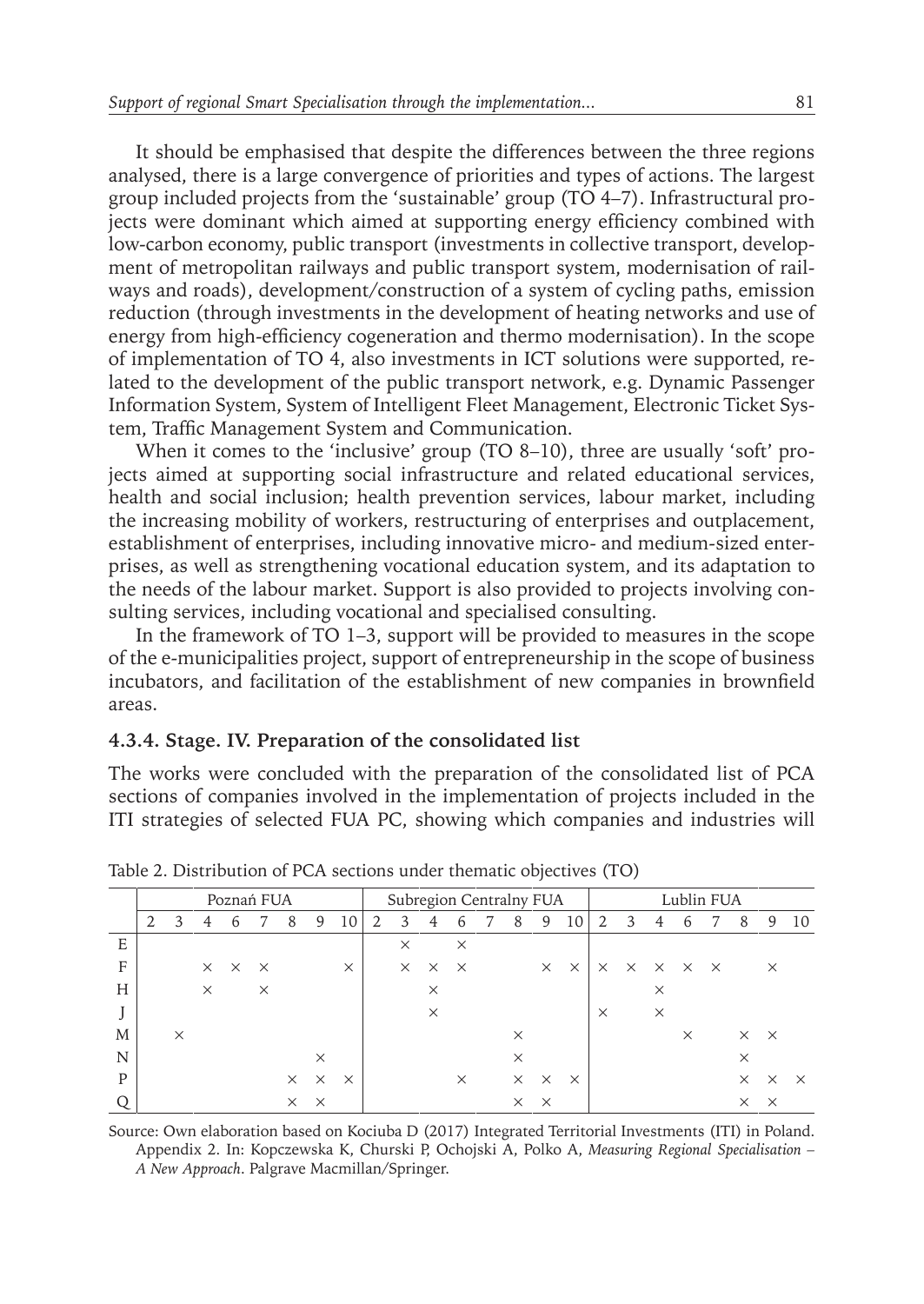be strengthened in the selected FUAs (Table 2). It should be emphasised that ITI projects should mainly affect development activities under the section particularly related to construction (section F) and transportation (section H), and then to education (section P), and health care and social assistance (section Q). The first 'sustainable' group (TO 4–7), in majority represented by companies from sections F, H, E, refers to infrastructure projects, often of a transport network; the second 'inclusive' group (TO 8–10) is ascribed to companies from sections Q, P, to generally 'soft' projects related to the development of social services and 'smart' group (TO 1–3) related to sections M, F, J focuses on ICT projects or competitiveness of enterprises.

In all of the analysed FUA PC, infrastructural projects (F) are dominant, particularly implemented in the framework of TO 4, 6, 7, 9, 10. Notice the full use of possibilities provided by the ITI instrument, namely combining infrastructural measures with so-called 'soft' ones using resources from EFRR and EFS, and particularly the implementation of objectives of 'inclusive growth' in the framework of TO 9 and 10.

#### **4.3.5. Stage. V. Selection of projects/measures under ITI supporting regional Smart Specialisation**

Finally, an attempt was taken to determine which projects/measures specified in ITI Strategies and stipulated in ROP/NOP support regional smart specialisation in particular FUA PC. The same determination was done for companies – beneficiaries of support selected based on PCA sections. Provisions of ROPs, NOPs, and their *Detailed Description* were analysed which included a direct reference concerning support of measures corresponding with the implementation of regional smart specialisations selected in the RIS3 strategies of a given region. Out of 78 of the analysed projects, only 6 (almost 8%) referred to regional smart specialisation (2 from Poznań FUA, 2 from CS FUA, and 1 from Lublin FUA). They were projects concerning the establishment (Poznań FUA) and infrastructural support (CS FUA) of business incubators, establishment of new companies (CS FUA) and investment areas for companies (Lublin FUA) functioning in the area of smart specialisation, infrastructural support of vocational education under the condition of adjustment of directions of education to the requirements and needs of the labour market and regional specialisation (CS FUA). The projects will be implemented by companies from sections M, F, P (Poznań FUA), F (Lublin FUA), and F, E (SC MOF) in the scope of TO 3 and 10 (Poznań FUA, SC FUA), TO3 (Lublin FUA). The final customer of the support will be SMEs functioning in the area of regional smart specialisation (primarily ICT), as well as students and teachers of vocational schools.

#### **5. Conclusion**

As we can observe, Integrated Territorial Investments may be treated as a tool strengthening the specialisation of selected Functional Urban Areas of Provincial Centres through the measures aimed at supporting on the one hand selected sectors and industries involved in the implementation of projects, and on the other hand a large group of companies/persons constituting beneficiaries of projects. This is also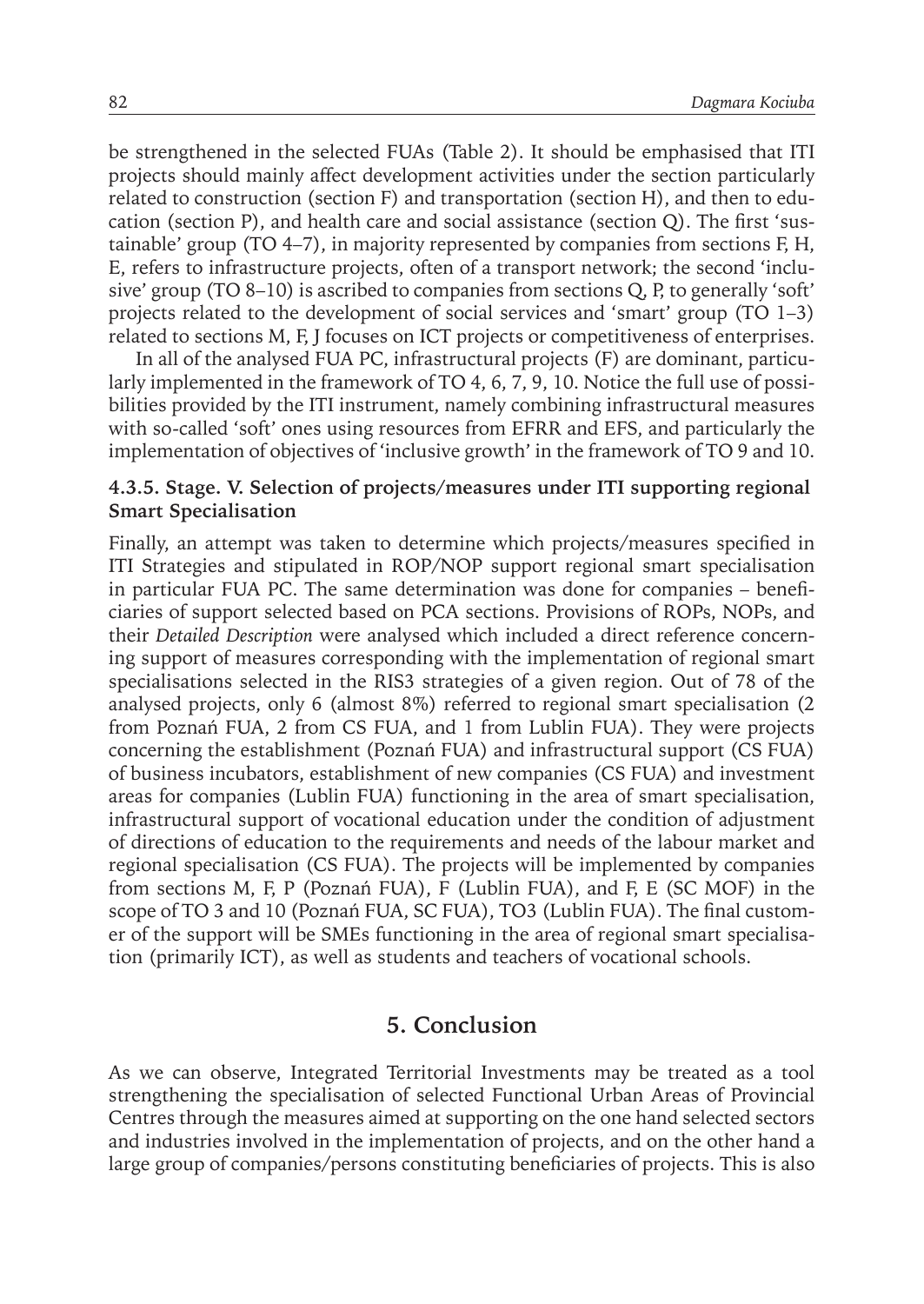to be reflected in the establishment of new companies. As shown by the performed analyses, future implementation of ITIs could contribute to the increase of the potential and spatial and geographic agglomeration, as well as sectoral concentration of companies providing activity in selected PCA sections (particularly F, P, and Q, to a lower degree M and N, J, and E). It should be emphasised that in the analysed FUA PC, activities conducted in the scope of the implementation of ITI strengthening the endogenic potential of the area based on regional specialisation largely focus on supporting smart specialisation specified in RIS3 strategies, among others in the scope of TO 3 aimed at the implementation of 'smart growth' (activities aimed at increasing the competitiveness of small and medium-sized enterprises; especially to support IT), and TO 10 supporting 'inclusive growth' (among others by investing in infrastructure for education and adapting staff qualifications to the needs of the labour market in industries specified as regional SS).

At this stage of implementation of the tools, it can be determined that the provisions of the ITI strategy in the scope of descriptions of measures/projects moved to ROPs include references to regional smart specialisation, and the mechanism does not work the opposite way, although similar measures are stipulated in RIS3 of the selected regions. This concerns among others the concentration of support for companies or adjustment of competences and qualifications of personnel for industries selected as regional smart specialisation. Improving the complementary character of the provisions of RIS3 with ITI strategies would cause closer association of financing of measures aimed at an increase in innovative potential in the scope of ROPs.

The proposed methodology allows to identify the impact of interventions conducted in the system of the EU regional and functional area on the growth of smart specialisation potential of the analysed FUAs PC (in some cases with an indication of a specific intervention area – municipalities, towns, streets etc.). Its further development can be used in analytical and comparative works concerning the effectiveness and complementarity of measures and interventions in the scope of implementation of SS and ITI in the new EU financial perspective

According to the analyses, the implementation of regional SS and ITI in Poland shows that the new Cohesion Policy responds to the specific needs of areas related to their endogenic growth potential, and strengthens the mechanisms for coordination of territorial intervention. Therefore, it can effectively support regions in increasing their competitive advantages.

#### **References**

Barca F (2009) *An Agenda for a Reformed Cohesion Policy, A place-based approach to meeting European Union challenges and expectations*. Independent Report for DG Regio. European Comission, Brussels.

Barca F, McCann P, Rodríguez-Pose A (2012) The Case For Regional Development Intervention: Place-Based Versus Place-Neutral Approaches. *Journal of Regional Science* 52(1): 134–152.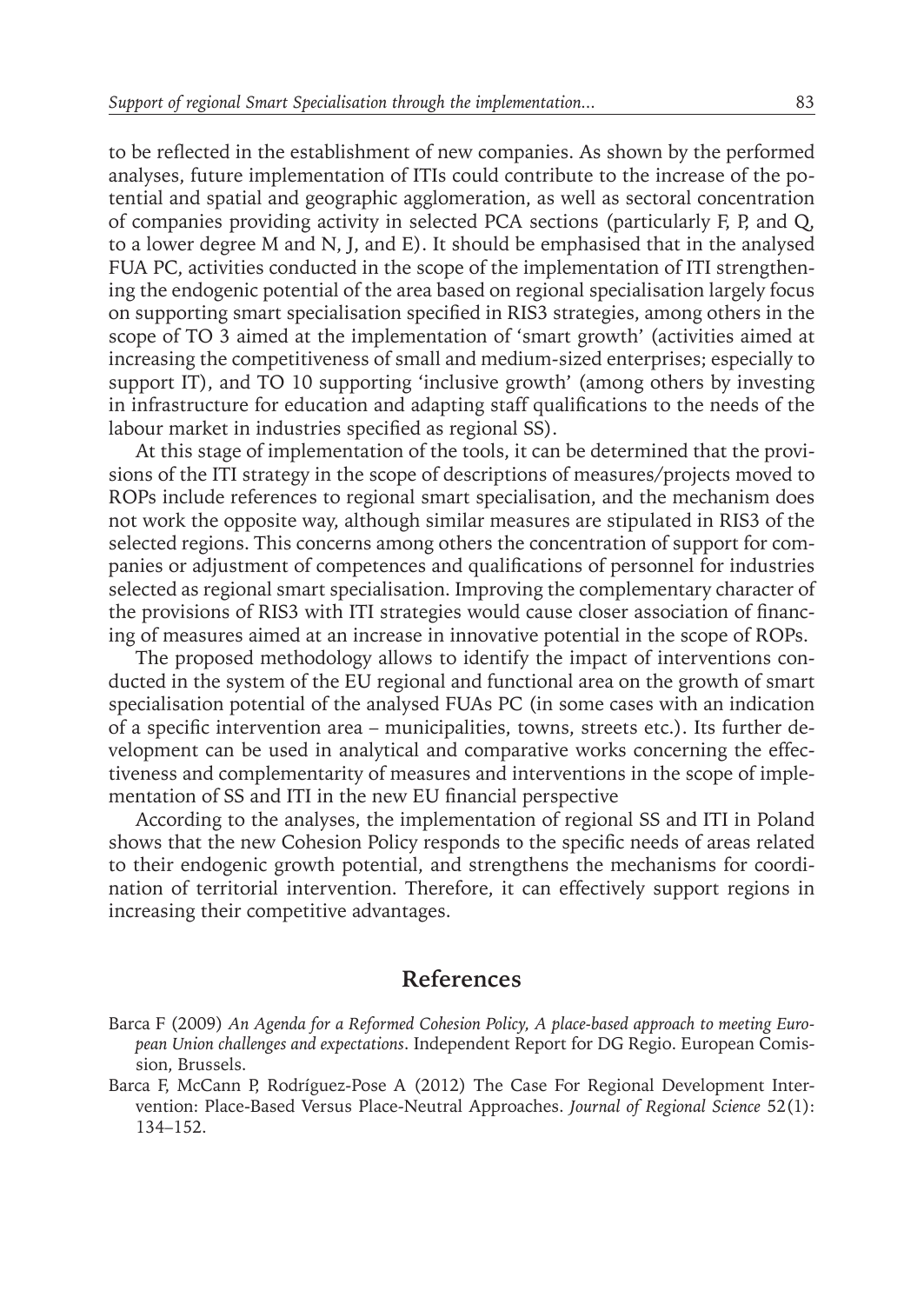- CEC (2012) *Elements for a Common Strategic Framework 2014 to 2020 the European Regional Development Fund the European Social Fund, the Cohesion Fund, the European Agricultural Fund for Rural Development and the European Maritime and Fisheries Fund. Part I*, Commission Staff Working Document. SWD(2012) 61. Final, 14.3.2012, Commission of the European Communities, Brussels.
- *Detailed Description of 'Priority Axes of Regional Operational Programme of Lubelskie Voivodeship for 2014–2020'* (2016). Marshal Office of Lubelskie Voivodeship, Lublin.
- *Detailed Description of 'Priority Axes of the Operational Programme Infrastructure and Environment 2014–2020*' (2016). Ministry of Development, Warsaw.
- *Detailed Description of 'Priority Axes of the Operational Programme East Poland 2014–2020*' (2016). Ministry of Development, Warsaw.
- *Europe 2020. Strategy for intelligent and sustainable growth promoting social inclusion*, Commission Communication, Brussels, 3.3.2010, COM(2010) 2020 final.
- Foray D (2015) *Smart Specialisation Opportunities and Challenges for Regional Innovation Policy.* Routledge.
- Foray D, Van Ark B (2007) Smart Specialization in a Truly Integrated Research Area is the Key to Attracting More R&D to Europe. *Knowledge Economists Policy Brief* 1.
- Foray D, David P, Hall B (2009) Smart Specialisation. The Concept*. Knowledge Economists Policy Brief* 9.
- *Guide to Research and Innovation Strategies for Smart specialisations (RIS 3*), 2012.
- Kociuba D (2017) Integrated Territorial Investments (ITI) in Poland. Appendix 2. In: Kopczewska K, Churski P, Ochojski A, Polko A, *Measuring Regional Specialisation – A New Approach*. Palgrave Macmillan/Springer.
- Markowski T (2011) Dylematy terytorialnego wymiaru w krajowych i regionalnych dokumentach strategicznych (Dilemmas of territorial dimension in national and regional strategic documents). *Studia KPZK* 137: 75–96.
- Markowski T (2013) Territorial Dimension of Integrated Development Policy Expectations and Challenges Concerning Planning and Institutional Systems. *Studia Regionalia* 35: 51– 64.
- McCann P, Ortega-Argilés R (2011) Smart specialisation, regional growth and applications to EU cohesion policy. *Working Papers* 2011/14. Institut d'Economia de Barcelona (IEB).
- McCann P, Ortega-Argilés R (2013) Some practical elements associated with the design of an integrated and territorial place-based approach to EU Cohesion policy. In: Crescenzi R, Perocco M (eds.) *Geography, Institutions and Regional Economic Performance*: 95–118. Springer, New York.
- McCann P, Ortega-Argilés R (2015) Smart specialization, regional growth and applications to European Union cohesion policy. *Regional Studies* 49(8): 1291–1302.
- Nowakowska A (2015) Inteligentne specjalizacje regionalne nowa idea i wyzwanie dla polityki regionalnej (Regional smart specializations – a new idea and a challenge for regional policy). *Prace Naukowe Uniwersytetu Ekonomicznego we Wrocławiu* 380: 310–318.
- Nowakowska A (2016) Inteligentne specjalizacje nowa architektura regionalnej polityki innowacyjnej (Smart Specialization – Towards a New Architecture for Regional Innovation Policy). *Studia KPZK* 170: 56–66.
- Noworól A (2013) Zarządzanie rozwojem w kontekście nowej polityki regionalnej. *Studia Ekonomiczne* 169: 157–167.
- Noworól A (2014) Territorial partnerships as an instrument of urban policy. *Biuletyn KPZK* 253: 11–28.
- *OECD Territorial Outlook* (2001) Paris.
- *OECD, Investing for Growth: Building Innovative Regions, Background Report and Appendix to the Background Report* (2009). Paris.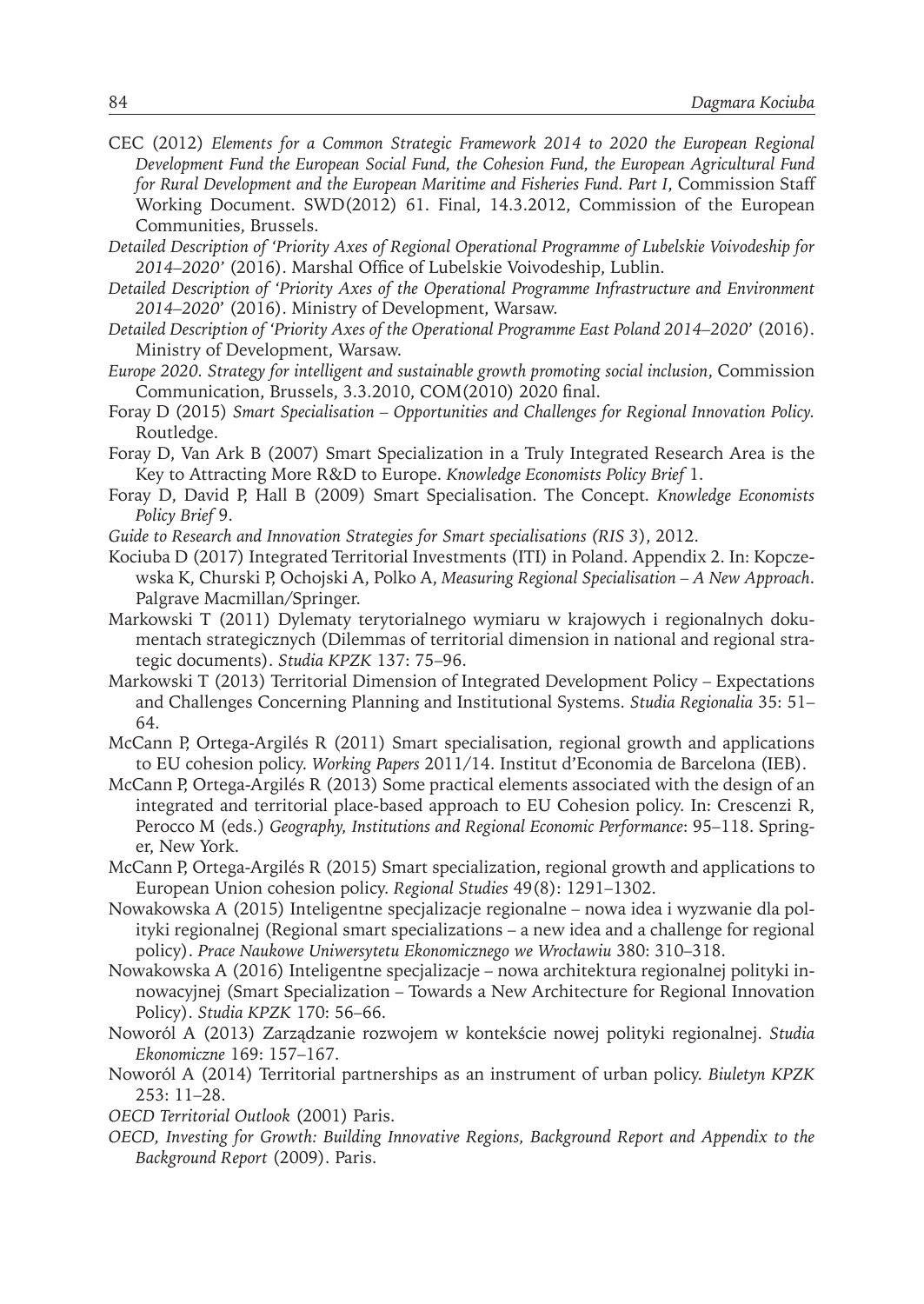- *Operational Programme Eastern Poland 2014–2020* (2014). Ministry of Infrastructure and Development, Warsaw.
- *Operational Programme Infrastructure and Environment 2014–2020* (2014). Ministry of Infrastructure and Development, Warsaw.
- Pietrzyk I (2004) *Polityka regionalna UE i regiony w państwach członkowskich*. Wydawnictwo Naukowe PWN, Warszawa.
- Ratusznik I (2013) *Realizacja Zintegrowanych Inwestycji Terytorialnych w Polsce. Ekspertyza*. Centrum Doradztwa i Rozwoju Kompetencji, Wrocław.
- *Regional Innovation Strategy for Wielkopolska for 2015–2020 (RIS3)*, Poznań, 2015.
- *Regional Innovation Strategy of Lubelskie Voivodeship by 2020*, Lublin, 2014.
- *Regional Innovation Strategy of Śląskie Voivodeship for 2013–2020*, Katowice, 2013.
- *Regional Operational Programme of Lubelskie Voivodeship for 2014–2020* (2015). Marshal Office of Lubelskie Voivodeship, Lublin.
- *Regional Operational Programme of Śląskie Voivodeship for 2014–2020 (Detailed Description of Priority Axes)* (2016). Marshal Office of Śląskie Voivodeship, Katowice.
- Regulation (EU) of the European Parliament and of the Council No 1303/2013 of 17 December 2013 laying down common provisions on the European Regional Development Fund, the European Social Fund, the Cohesion Fund, the European Agricultural Fund for Rural Development and the European Maritime and Fisheries Fund and down general provisions on the European Regional Development Fund, the European Social Fund, the Cohesion Fund and the European Maritime and Fisheries Fund and repeal Council Regulation (EC) No 1083/2006.
- Regulation (EU) of the European Parliament and of the Council No. 1301/2013 of 17 December 2013 on the European Regional Development Fund and the specific provisions concerning the Investment for growth and jobs goal and repealing Regulation (EC) No 1080/2006.
- Regulation (EU) of the European Parliament and of the Council No 1304/2013 of 17 December 2013 on the European Social Fund and repealing of Council Regulation (EC) No 1081/2006.
- Słodowa-Hełpa M (2013) Inteligentna specjalizacja polskich regionów. Warunki, wyzwania i dylematy (Smart Specialization of the Polish Regions. Conditions, Challenges and Dilemmas). *Roczniki Nauk Społecznych* 5(41) 1: 87–120.
- Słodowa-Hełpa M (2014) Dokąd zmierzamy odnowa czy od nowa...? Nadzieje, obawy i dylematy związane z instytucjonalnym stymulowaniem zintegrowanego rozwoju w Polsce. *Nierówności Społeczne a Wzrost Gospodarczy* 37(1/2014): pp. 20–42.
- Storper M (1997) *The Regional World. Territorial Development in a Global Economy*. The Guilford Press, New York.
- *Strategy of Integrated Territorial Investments of Central Sub-region of Śląskie Voivodeship for 2014– 2020* (2015). Gliwice.
- *Strategy of Integrated Territorial Investments of Functional Urban Area of Poznań* (2015). Poznań.
- *Strategy of Integrated Territorial Investments of Lublin Functional Area for 2014–2020* (2016). Lublin.
- Szafranek E (2015) Cohesion of Planning and Programming the Development of Regions in the Conditions of a Territorially-oriented Policy. *Studia Regionalia* 41–42: 169–184.
- Szlachta J (2011) Strategiczne programowanie rozwoju regionalnego, w kierunku krajowego systemu myśli strategicznej w sferze polityki regionalnej. In: Kolczyński M, Żuber P (eds.) *Nowy paradygmat rozwoju – najnowsze trendy i perspektywy polityki regionalnej*. Ministry of Regional Development, Warsaw.